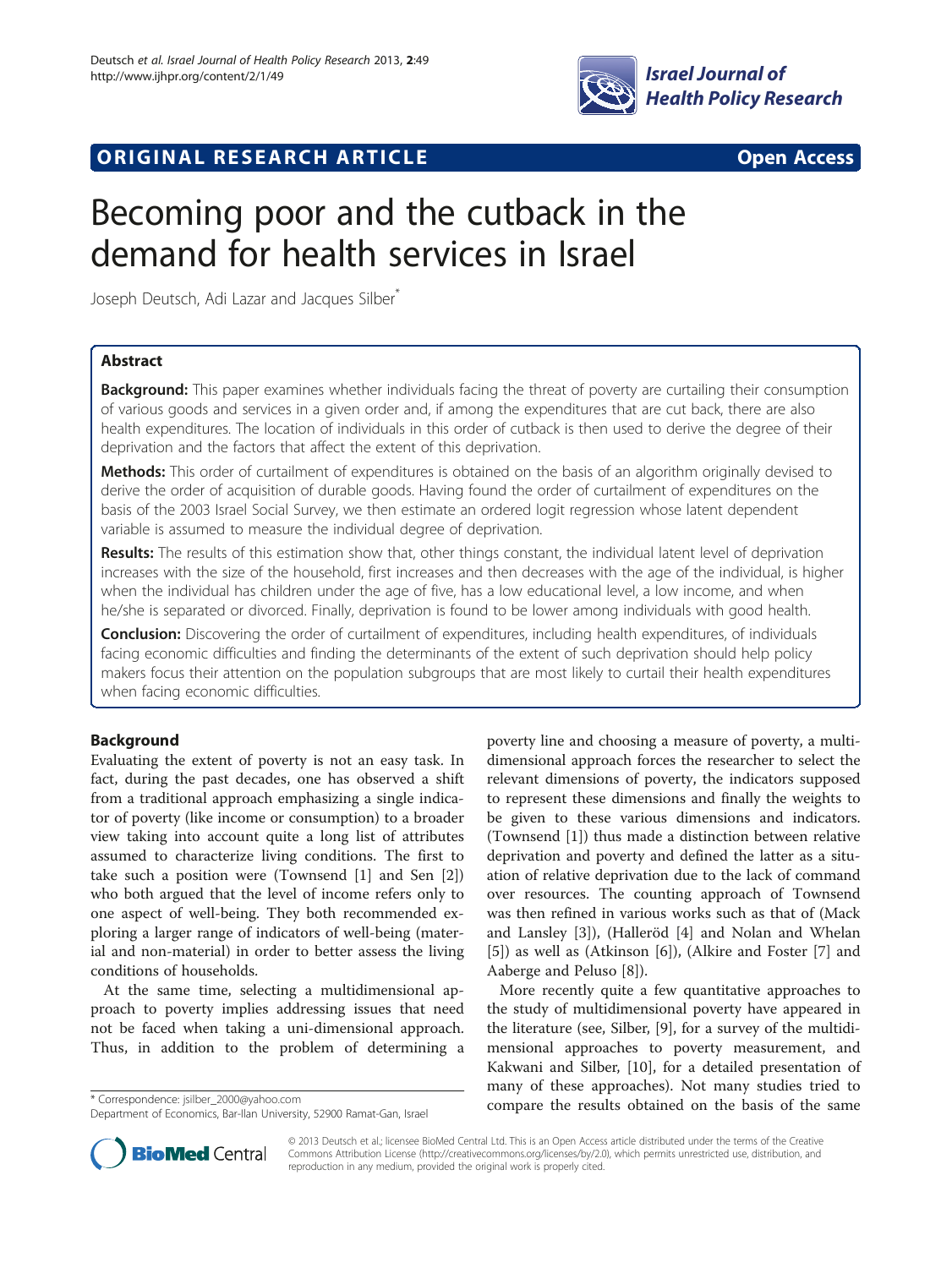data when using different multidimensional approaches. Using Israeli data, (Silber and Sorin [[11](#page-8-0)]) compared three different methodologies all based on the so-called fuzzy set approach to multidimensional poverty measurement while (Deutsch and Silber [[12\]](#page-8-0)), using Israeli census data, made a systematic comparison of results based on four different approaches to multidimensional poverty: the fuzzy set approach previously mentioned, efficiency analysis, information theory and the axiomatic approach to multidimensional poverty measurement.

The present paper also takes a multidimensional approach to poverty measurement. It tries to better understand the decisions made by individuals facing the risk of becoming poor and emphasizes the types of expenditures which they decide to limit, especially those that are likely to affect their health. The idea is that there may well be some specific order in the type of expenditures which are curtailed. For example, do individuals give up some kind of medications before they decide to stop receiving medical treatment? Or, when getting poorer, do individuals give up health insurance before they curtail their demand for dental care?

To get an answer to these questions we adopt an approach taken recently by (Deutsch and Silber [[13](#page-8-0)]) in their study of the link between multidimensional poverty and the order of acquisition of durable goods. The idea (for more details, see, Paroush, [\[14,15\]](#page-8-0)) is that, in general, households acquire durable goods in a given order and that the stage in this order in which each household is located says something about its wealth. Alternatively, and this is the novelty of this paper, one can look at the decision made by households (individuals) to curtail the consumption of various goods and services and check whether there is some order in this impoverishment process. However, such a curtailment is likely to reflect both the degree to which a family regards some good as desirable and the degree to which the good is liquid (i.e., the degree to which it can be converted into cash through sale or avoidance of use<sup>a</sup>). Both effects are likely to have an influence on a household's (individual's) degree of deprivation which will be estimated via a latent variable to be derived from this order of curtailment. One may then derive the impact of various explanatory variables on the degree of (relative) deprivation of the different households/individuals.

The next section describes the original ideas of (Paroush [[14-16\]](#page-8-0)) concerning an order of acquisition of durable goods. Then we show how this same idea may be applied to the process of impoverishment and how, using an ordered Logit or Probit regression, it is possible to estimate a latent variable which reflects the degree of deprivation of each individual or household. The paper ends with an empirical illustration based on data from the 2003 Israeli Social Survey.

The concept of an order of acquisitions of durable goods $<sup>b</sup>$ </sup> Assume we collect information on the ownership of three durable goods A, B and C. A household can own one two, three or none of these goods. There are therefore  $2^3 = 8$  possible profiles of ownership of durable goods in this example. Table 1 summarizes the various possibilities. A number 1 indicates that the household owns the corresponding good, a zero that it does not. If we assume that the order of acquisition is A, B, C (that is, that a household first acquires good A, then good B and finally good C) there would be no household with the profiles 3, 4, 6 and 7. More precisely, for a given order of acquisition and k durable goods there are  $k + 1$  possible profiles in the acquisition path. We do not want to assume however that every household has to follow this order A, B, C. There are always households that deviate slightly from this most common order of acquisition.

Paroush suggested computing the minimum number of changes in numbers (from 0 to 1 or from 1 to 0) necessary to bring a deviating household back to one of the profiles corresponding to a given order of acquisition of durable goods. We can compare the profile of a given individual  $i$  with every possible profile in the acquisition path and define the deviation of the profile of individual  $i$  as the distance of the profile of individual  $i$  to the closest profile in the acquisition path (for more details, see, Deutsch and Silber, [[13](#page-8-0)]). The complement to one of the weighted average of these individual deviations, which is a kind of proximity index, has been called "coefficient of reproducibility" (see, Paroush, [[14-16](#page-8-0)]). However, we do not know what the most common order of acquisition in the population is. We have to discover it. We therefore have to compute the proximity index previously defined for each possible order of acquisition. If there are  $k$ goods we know that there are k! such profiles. The most commonly selected order of acquisition in the population will then be the one with the highest value of the proximity index.

Table 1 A list of possible orders of acquisition when there are 3 goods

| Ownership<br>profile | The household<br>owns good A | The household<br>owns good B | The household<br>owns good C |
|----------------------|------------------------------|------------------------------|------------------------------|
|                      |                              |                              |                              |
|                      |                              |                              |                              |
| ੨                    |                              |                              |                              |
| 4                    |                              |                              |                              |
| 5                    |                              |                              |                              |
| 6                    |                              |                              |                              |
|                      |                              |                              |                              |
| 8                    |                              |                              |                              |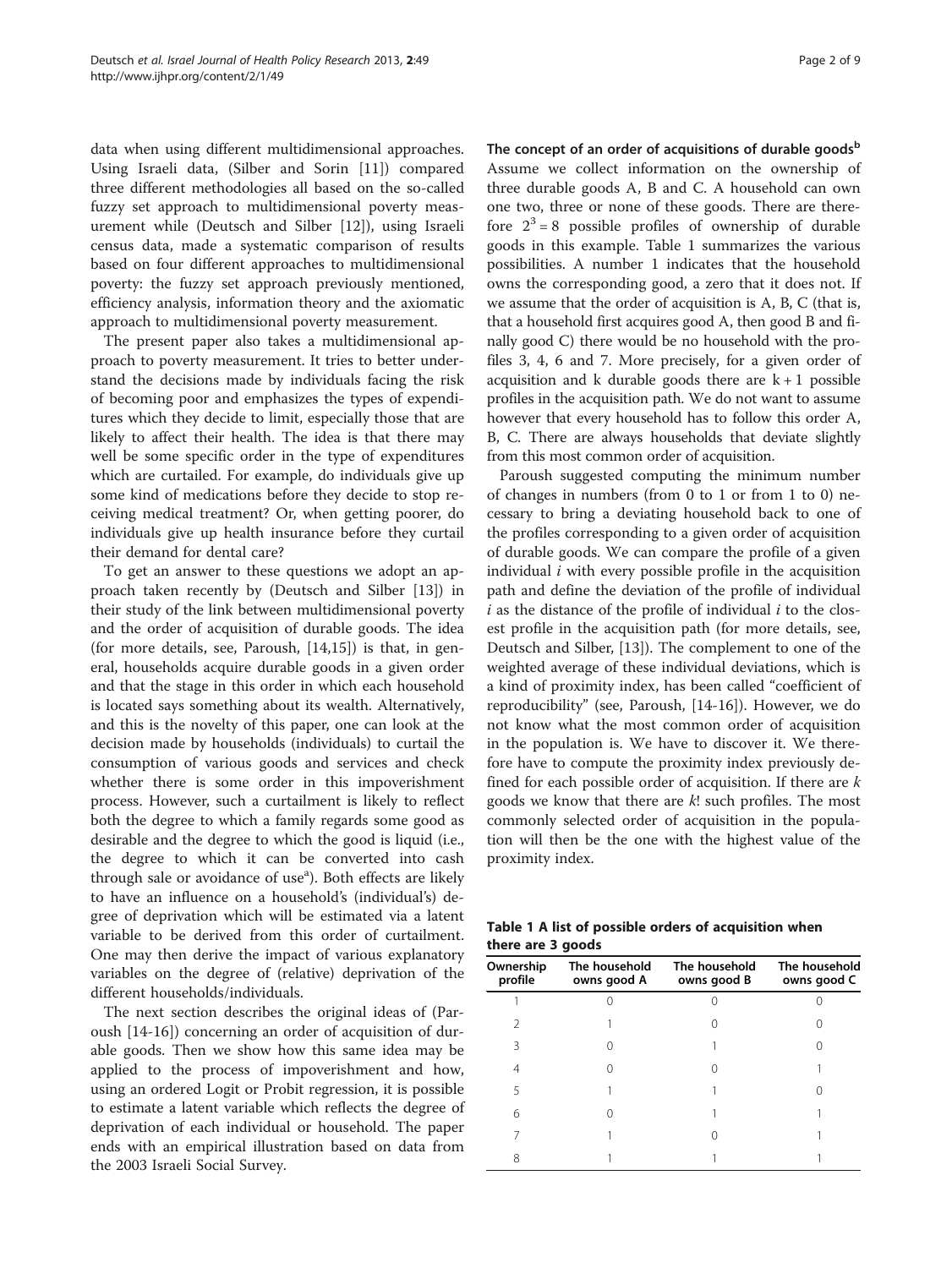#### The derivation of a deprivation index

The concept of order of acquisition of durable goods may also be applied to the reverse situation, where one wishes to find out in which order individuals or households curtail their expenditures when they face a serious decrease in their income or wealth. The 2003 Israeli Social Survey that we used in our empirical illustration provides quite detailed information on the consumption of various goods and services related to health, but we will also consider other elements which may crucial in the process of impoverishment.

However, one should remember that curtailment is a time-varying process: the process of curtailment is one in which families make decisions on a continual basis about what to cut next in their budgets. Using a crosssectional survey like the 2003 Israeli Social Survey and examining the set of goods that a family reports to have given up in the prior twelve months provides only a very rough and unreliable snapshot of which goods they gave up first, second, and third. Trying to estimate the curtailment parameter by looking at the general ordering of having/not having those goods tells us more about the clustering between different forms of deprivation than about the order under which those deprivations took place. This problem is amplified because deprivation is treated as a latent variable. Without directly observing the exposure to a health or non-health shock, it is very difficult to know how much that shock led to a particular order of curtailment. Families face a multitude of different hardships, and the nature of hardships may determine the order of curtailment. For example, a family with very young children and inadequate income may curtail certain medical expenses before food, but an elderly family facing a sudden health shock may give greater priority to prescription medications over food. One should hence be very careful in linking the complex and multifaceted nature of poverty to a measure of curtailment<sup>c</sup>.

Keeping in mind these caveats we now turn to the questions in the Social Survey which we considered as relevant for the purpose of our study:

- Did you forgo dental work in the past 12 months because you could not afford it?
- Did you forgo buying prescription drugs in the past 12 months because you could not afford it?
- Did you forgo receiving any medical treatment (other than dental work or prescription drugs) in the past 12 months because you could not afford it?
- Is the reason you do not have additional health insurance coverage because you cannot afford it?
- In the past 12 months, did you forgo adequately heating or cooling your dwelling because you could not afford it?
- In the past 12 months, did you forgo buying clothing or shoes because you could not afford it?
- In the past 12 months, was your electricity or phone service disconnected because you could not afford to pay your bills?
- In the past 12 months, did you sometimes not eat because you did not have enough money?

As stressed previously, the main idea here is that, instead of talking about an order of acquisition of durable goods, one can try to discover the sequence of restrictions that individuals follow in an impoverishment process which leads them to limit their use of health services. The analysis of this curtailment process should help us understand how families balance their budgets inter-temporally, but one should keep in mind the fact that a study of this type cannot by itself reveal the relative value that households place on goods. We nevertheless believe that discovering some general patterns in foregone consumption among households that are believed to be under financial strain is likely to shed important light on the impoverishment process<sup>d</sup>.

The analysis is the same as in the case of the acquisition of durable goods except that we now focus on the first good or service a household prefers to give up, the second one and so on. Accordingly, in the above example of three durable goods A, B and C, the interpretation now is that a household/individual can give up one, two, three or none of these items. There are as before  $2^3$  = 8 possible profiles of restrictions and the number 1 (zero) in the previous table will now indicate that the household gives up (does not give up) the corresponding item. The order of curtailment of expenditures will therefore be defined as the one with the highest value of the proximity index defined previously.

Following the determination of a most common order of curtailment of the demand for health services, an ordered logit<sup>e</sup> procedure is used to better understand the factors affecting this order, or more generally the factors having an impact on the level of deprivation. The idea, following (Paroush [\[14-16](#page-8-0)]), is to assume that the stage in which a household is located in the order of expenditures restrictions says something about its level of deprivation.

Let  $D_i$  denotes the level of deprivation of household i such that a higher value of  $D_i$  corresponds to higher degrees of deprivation. Such a deprivation score is assumed to be a function of H factors whose value for household *i* is  $X_{ih}$ ,  $h =$ 1 to *H*. We may therefore express this latent variable  $D_i$  as

$$
D_i = \sum_{h=1}^H \beta_h X_{ih} + \varepsilon_i
$$

Such a deprivation level is however not observed. What is assumed is that this deprivation level is related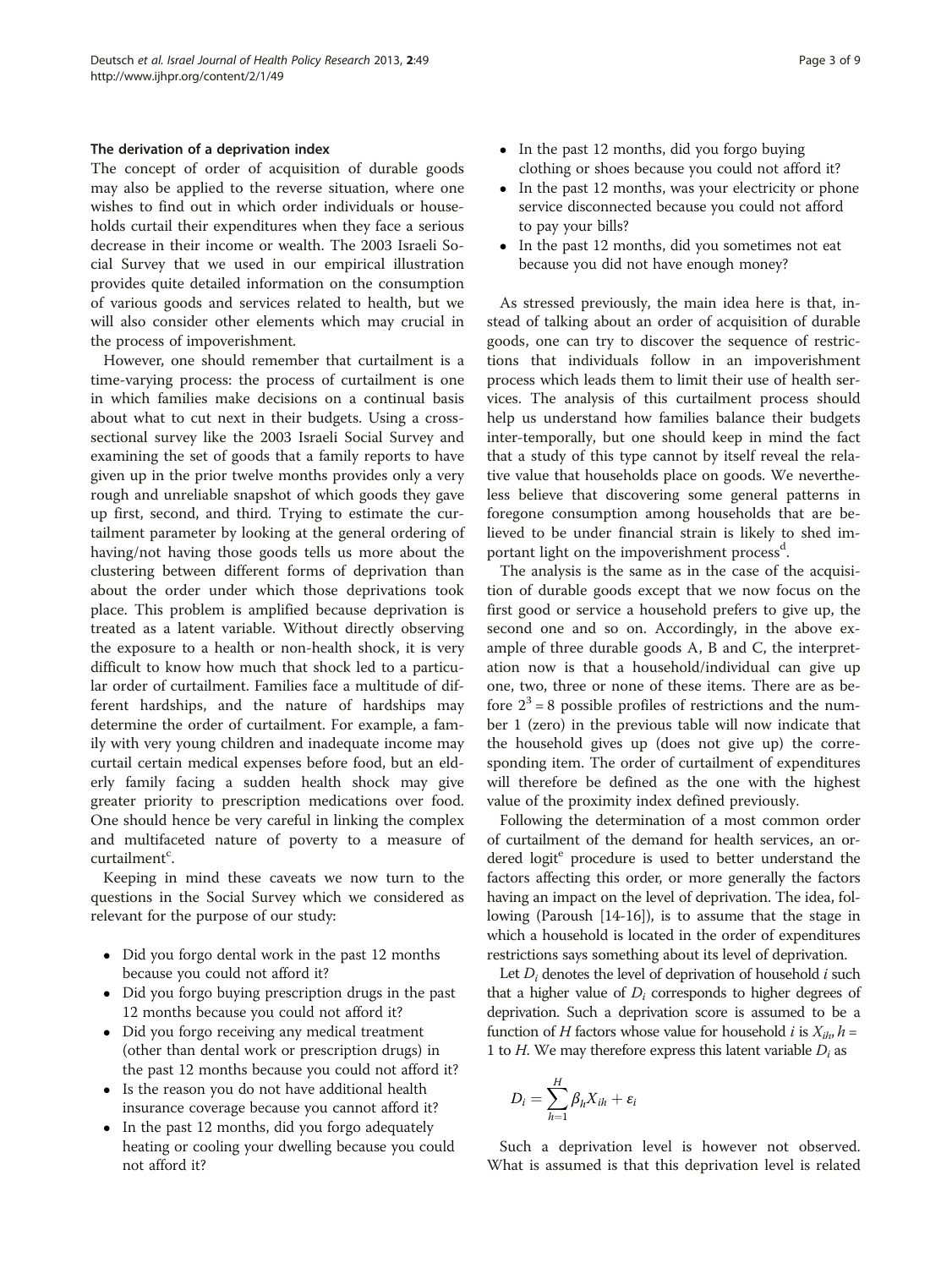<span id="page-3-0"></span>to the stage in the "curtailment process" in which the household/individual is located. The parameters of such a regression are estimated using the ordered logit procedure. It is then possible to compute the probability that a given household with characteristics  $X_{ih}$  belongs to one of the profiles defined by the "order of curtailment" (for more details, see, for example, Deutsch and Silber, [[13](#page-8-0)]).

# Empirical results based on the 2003 Israel social survey

This survey has been conducted annually since 2002 on a sample of persons aged 20 and older. Its main purpose is to provide up-to-date information on the welfare of Israelis and on their living conditions. The social survey questionnaire has two main parts: a core questionnaire containing about 100 items covering the main areas of life such as details of household members, fertility, dwelling, ownership of cars, household help, religion, employment, economic situation, skills (studies, languages, courses, use of computers and the internet), relations with family and friends, volunteering, victimization, subjective attitudes on well-being and standard of living regarding health, housing, region, economic situation and satisfaction in general. Each year there is also a varying module devoted to one or two special topics. In 2003 the special topic was the multidimensional measurement of welfare.

The questionnaires are administered by ICBS interviewers using laptops to conduct computer-assisted personal interviews. The interviews are conducted in Hebrew, Arabic and Russian, with about 7500 people aged 20 and over, who represent about 4.5 million people in that age bracket. The interview lasts about an hour. The survey population comprises the permanent non-institutional population of Israel aged 20 and older, as well as residents of non-custodial institutions (such as student dormitories, immigrant absorption centers and independent living projects for the elderly). New immigrants are included in the survey population if they have been present in Israel for at least six months. The groups not included in the survey population are the residents of custodial institutions (e.g. old-age homes, hospitals for the chronically ill, prisons), Israelis abroad for more than a year without interruption at the time of the survey, diplomats, new immigrants who arrived fewer than six months prior to the interview, Bedouins and other persons living outside the boundaries of localities.

Using the information available on the eight types of expenditures that were selected, we applied several times the algorithm described previously. Each time we

analyzed a somehow different set of expenditures because if we had analyzed simultaneously the eight types of expenditures we would have been left with too few observations, given the relatively high degree of nonresponse on some of the questions. The first time we included six types of expenditures (the ones mentioned previously at the exception of "another medical treatment" and "additional health insurance"). It then turns out that the order of curtailment of expenditures with the highest proximity index is the one given in the second column of Table 2.

The proportion of individuals having this profile of curtailment of expenditures is around 64% (1837 individuals)<sup>f</sup>. For this set of variables, the second stage of the empirical analysis will therefore be based only on these 1837 individuals.

In the second illustration, seven types of expenditures were included (all the types except "additional health insurance"). We then found that the order of curtailment of expenditures with the highest proximity index was that given in the second column of Table [3](#page-4-0).

In this illustration, the proportion of individuals with a profile of curtailment of expenditures corresponding to the different stages of the order of curtailment given in Table [3](#page-4-0) is around 58% (682 individuals)<sup>g</sup>. The second stage of the empirical analysis referring to this set of expenditures will therefore be based on only these 682 individuals.

In the third and last illustration, we included also seven types of expenditures (all of them except "another medical treatment"). We then found that the order of curtailment of expenditures with the highest proximity index is the one given in the second column of Table [4](#page-4-0).

In this case, the proportion of individuals with a profile of curtailment of expenditures corresponding to the different stages of the order of curtailment given in Table [4](#page-4-0) is around  $49\%$  (328 individuals)<sup>h</sup>. The second stage of the empirical analysis referring to this set of expenditures will therefore be based on only these 328 individuals.

| Table 2 Order of curtailment with the highest proximity |  |
|---------------------------------------------------------|--|
| coefficient (First illustration)                        |  |

| Number of<br>curtailed<br>expenditures | <b>Which additional</b><br>expenditure is<br>curtailed | Corresponding<br>percentage of<br>individuals |
|----------------------------------------|--------------------------------------------------------|-----------------------------------------------|
| $\Omega$                               | None                                                   | 44.6%                                         |
| 1                                      | Clothing or Shoes                                      | 19.9%                                         |
| $\mathfrak{D}$                         | Dental Work                                            | 8.9%                                          |
| 3                                      | Heating or Cooling                                     | 13.4%                                         |
| 4                                      | Food                                                   | 4.5%                                          |
| 5                                      | Prescription Drugs                                     | 4.4%                                          |
| 6                                      | Electricity or Phone                                   | 4.3%                                          |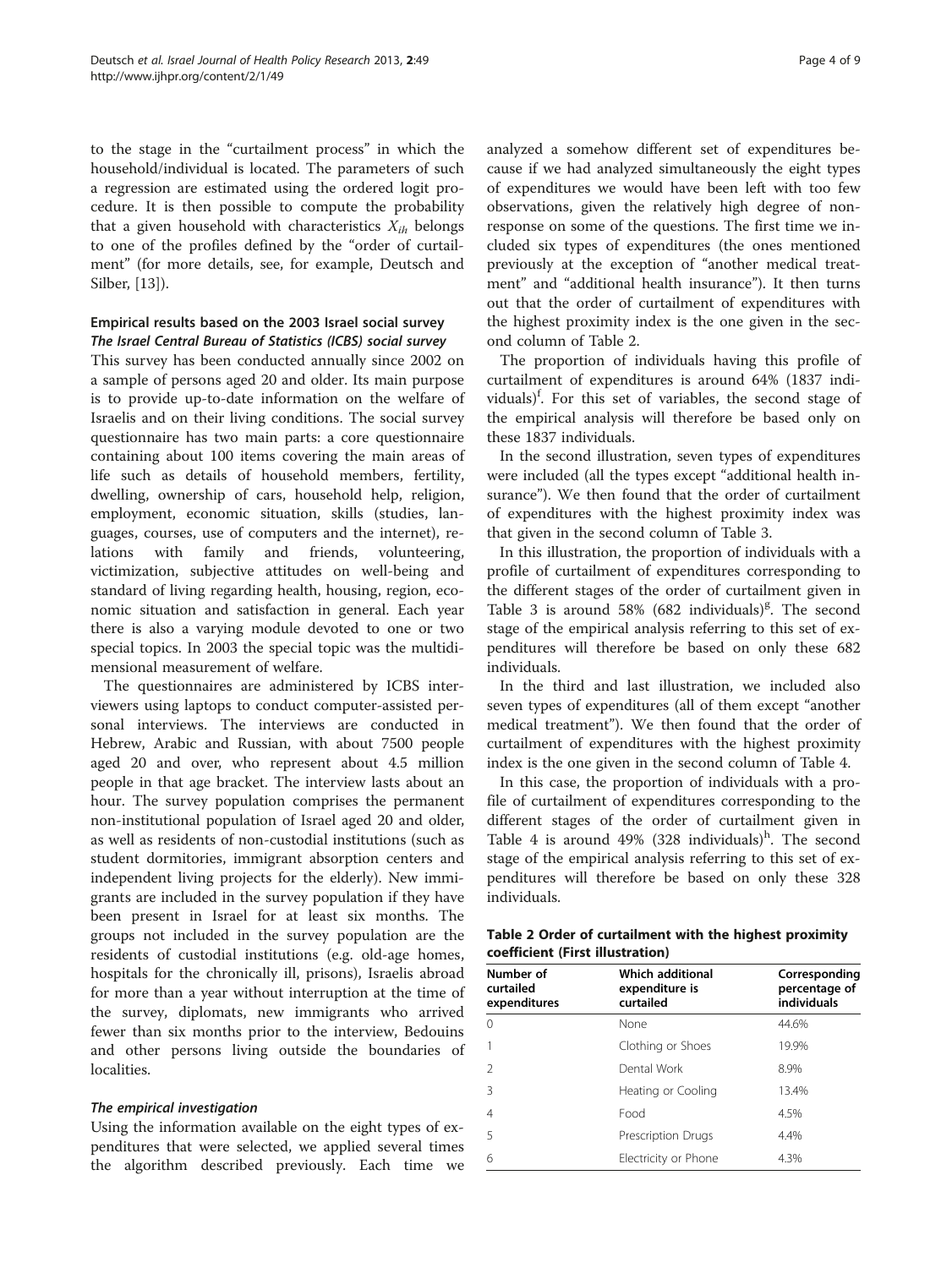<span id="page-4-0"></span>Table 3 Order of curtailment with highest proximity coefficient (Second illustration)

| Number of<br>curtailed<br>expenditures | Which additional<br>expenditure is<br>curtailed | Corresponding<br>percentage of<br>individuals |
|----------------------------------------|-------------------------------------------------|-----------------------------------------------|
| $\cap$                                 | None                                            | 40.1%                                         |
|                                        | Clothing or Shoes                               | 18.3%                                         |
| $\mathcal{L}$                          | Heating or Cooling                              | 9.7%                                          |
| 3                                      | Dental Work                                     | 15.0%                                         |
| 4                                      | Food                                            | 4.5%                                          |
| 5                                      | Another Medical Treatment                       | 1.8%                                          |
| 6                                      | Prescription Drugs                              | 4.4%                                          |
|                                        | Electricity or Phone                            | 6.2%                                          |

It is interesting to note that if we derive the order of curtailment without including expenditures on health services, the order obtained which has the highest proximity index is the one given in Table 5. The proportion of individuals having this profile of curtailment of expenditures is around 84%.

If we now add the expenditures on health services and implement one of the three illustrations described in Tables [2](#page-3-0) to 4, the order of curtailment of the non-health services expenditures remains unchanged. In other words, the order of cutback of the demand for nonhealth services is not affected by the various health services that are included.

In the ordered logit regression<sup>i</sup> that was described previously, the following exogenous variables were available in the 2003 Social Survey and have been taken into account: the age of the individual and its square<sup>j</sup>, the gender, the household size, the highest diploma received (one dummy variable for elementary school and another dummy for post secondary education), the area of residence of the individual (one dummy variable for Jerusalem), the marital status (one dummy variable for separated or divorced), the country of birth of the individual and his/her father's country of birth (one dummy

Table 4 Order of curtailment with highest proximity coefficient (Third illustration)

| Number of<br>curtailed<br>expenditures | <b>Which additional</b><br>expenditure is<br>curtailed | Corresponding<br>percentage of<br>individuals |
|----------------------------------------|--------------------------------------------------------|-----------------------------------------------|
| $\Omega$                               | None                                                   | 32.6%                                         |
|                                        | Clothing or Shoes                                      | 10.7%                                         |
| $\mathcal{P}$                          | Dental Work                                            | 4.9%                                          |
| 3                                      | Additional Health Insurance                            | 5.5%                                          |
| $\overline{4}$                         | Heating or Cooling                                     | 15.2%                                         |
| 5                                      | <b>Prescription Drugs</b>                              | 8.5%                                          |
| 6                                      | Food                                                   | 10.1%                                         |
|                                        | Electricity or Phone                                   | 12.5%                                         |

Table 5 Order of curtailment with the highest proximity coefficient of the non-health services expenditures

| Rank | <b>Goods and services</b> |
|------|---------------------------|
|      | Clothing or Shoes         |
| 2    | Heating or Cooling        |
| 3    | Food                      |
| 4    | Electricity or Phone      |

variable for those born in Israel with a father born also in Israel, one dummy for those born in Israel with a father born in Europe or America, one dummy for those born in Asia or Africa and another dummy for those born in Europe or America), religion (one dummy variable for the Jews), the health status of the individual (one dummy variable for good health), the income level of the household (one dummy for high income and another dummy for low income) and the presence of young children (a dummy variable equal to 1 when there are children less than six years old).

These results are given in Tables [6, 7](#page-5-0) and [8](#page-6-0). It appears that the explanatory variables that were introduced have generally a significant impact. Thus individuals who have a higher educational level have, ceteris paribus, a lower level of deprivation. Household income has a similar impact on the level of deprivation. Other things constant we also observe that the level of deprivation is lower among Jews, among those who live in Jerusalem and among males. Ceteris paribus this level of deprivation is also lower when the individual enjoys good health.

The results of the ordered logit regression also show that the level of deprivation first increases and then decreases with the age of the individual, the estimated turning points being 39 years in the first illustration, 36 in the second and 39 again in the third illustration<sup>k</sup>. Such a non-monotonic effect of the age may be explained by the fact that at intermediary ages parents are likely to have the highest number of children depending financially on them. One should remember here that the only information available concerns the presence of small children and the total size of the household but not the number of children.

The level of deprivation is also higher when the individual was born in Europe or America and even higher when he/she was born in Asia or Africa. The level of deprivation increases also with the size of the household, when the household has children less than six years old and when the individual is separated or divorced<sup>1</sup>.

As mentioned previously these empirical results are based on a survey conducted a decade ago and a priori one might wonder whether they are still relevant today. It is however important to remember first that data sources combining information on the wealth of individuals, or at least on important aspects of their standard of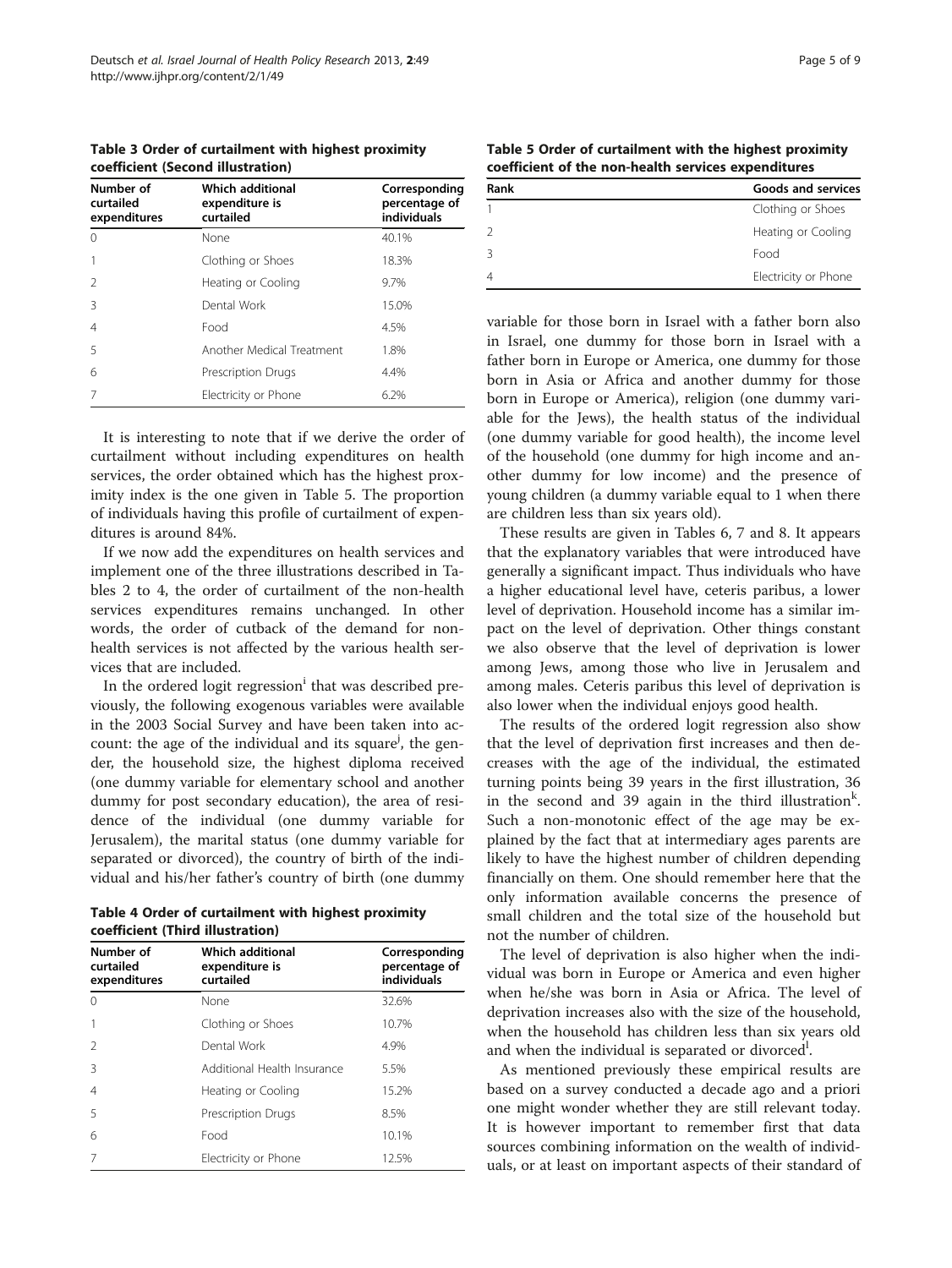| Explanatory Variable <sup>m</sup>                           | Coefficient | Std. Error | Wald <sup>n</sup> | Sig.  |
|-------------------------------------------------------------|-------------|------------|-------------------|-------|
| Age                                                         | 0.117       | 0.020      | 34.345            | 0.000 |
| Square of Age                                               | $-0.001$    | 0.000      | 49.092            | 0.000 |
| Household Size                                              | 0.162       | 0.033      | 23.654            | 0.000 |
| Male                                                        | $-0.702$    | 0.094      | 55.863            | 0.000 |
| Separated/Divorced                                          | 0.763       | 0.172      | 19.764            | 0.000 |
| Jews                                                        | $-0.429$    | 0.173      | 6.111             | 0.013 |
| Elementary School                                           | 0.683       | 0.248      | 7.555             | 0.006 |
| Post Secondary Education                                    | $-0.422$    | 0.098      | 18.351            | 0.000 |
| Jerusalem                                                   | $-0.302$    | 0.160      | 3.531             | 0.060 |
| Born in Israel and the father was born in Israel            | $-0.467$    | 0.135      | 11.910            | 0.001 |
| Born in Israel but the father was born in Europe or America | $-0.562$    | 0.134      | 17.702            | 0.000 |
| Asia/Africa                                                 | 0.369       | 0.161      | 5.232             | 0.022 |
| Children aged 0-5                                           | 0.336       | 0.120      | 7.827             | 0.005 |
| High Income                                                 | $-1.200$    | 0.122      | 96.713            | 0.000 |
| Low Income                                                  | 1.557       | 0.158      | 97.427            | 0.000 |
| Good Health                                                 | $-1.315$    | 0.129      | 103.382           | 0.000 |

<span id="page-5-0"></span>Table 6 Results of the ordered logit regression for the first illustration (Dependent Variable = Latent variable measuring the level of deprivation)

Notes: Number of observations: 1837.

living, as well as on decisions they had to make concerning their health when facing economic hardship are not commonly available. The SHARE (Survey of Health, Ageing and Retirement in Europe) may include, at least partly, this type of information but it covers only individuals who are at least 50 years old. Second the empirical findings of the present study seem to be corroborated by more recent studies of health inequity in Israel.

(Epstein et al. [[17\]](#page-8-0)), for example, who analysed the results of a survey conducted by the Smokler Center of

| Table 7 Results of the ordered logit regression for the second illustration (Dependent Variable = Latent variable |  |  |  |
|-------------------------------------------------------------------------------------------------------------------|--|--|--|
| measuring the level of deprivation)                                                                               |  |  |  |

| <b>Explanatory Variable<sup>p</sup></b>                     | Coefficient | Std. Error | Wald   | Sig.  |
|-------------------------------------------------------------|-------------|------------|--------|-------|
| Age                                                         | 0.091       | 0.031      | 8.766  | 0.003 |
| Square of Age                                               | $-0.001$    | 0.000      | 15.555 | 0.000 |
| Household Size                                              | 0.251       | 0.057      | 19.668 | 0.000 |
| Male                                                        | $-0.529$    | 0.150      | 12.382 | 0.000 |
| Separated/Divorced                                          | 0.861       | 0.247      | 12.138 | 0.000 |
| Jews                                                        | $-0.428$    | 0.238      | 3.225  | 0.073 |
| Elementary School                                           | 0.816       | 0.360      | 5.146  | 0.023 |
| Post Secondary Education                                    | $-0.535$    | 0.168      | 10.127 | 0.001 |
| Born in Israel but the father was born in Europe or America | $-0.508$    | 0.281      | 3.261  | 0.071 |
| Asia/Africa                                                 | 0.913       | 0.283      | 10.414 | 0.001 |
| Europe/America                                              | 0.502       | 0.203      | 6.120  | 0.013 |
| Children aged 0-5                                           | 0.393       | 0.215      | 3.337  | 0.068 |
| High Income                                                 | $-1.062$    | 0.208      | 26.092 | 0.000 |
| Low Income                                                  | 1.523       | 0.221      | 47.353 | 0.000 |
| Good Health                                                 | $-1.054$    | 0.177      | 35.591 | 0.000 |

Notes: Number of observations: 682. Pseudo R-square: 0.1245.

Log-Likelihood: -1019.97.

Pseudo R-square: 0.1216. Log-Likelihood:-2546.62<sup>0</sup>. .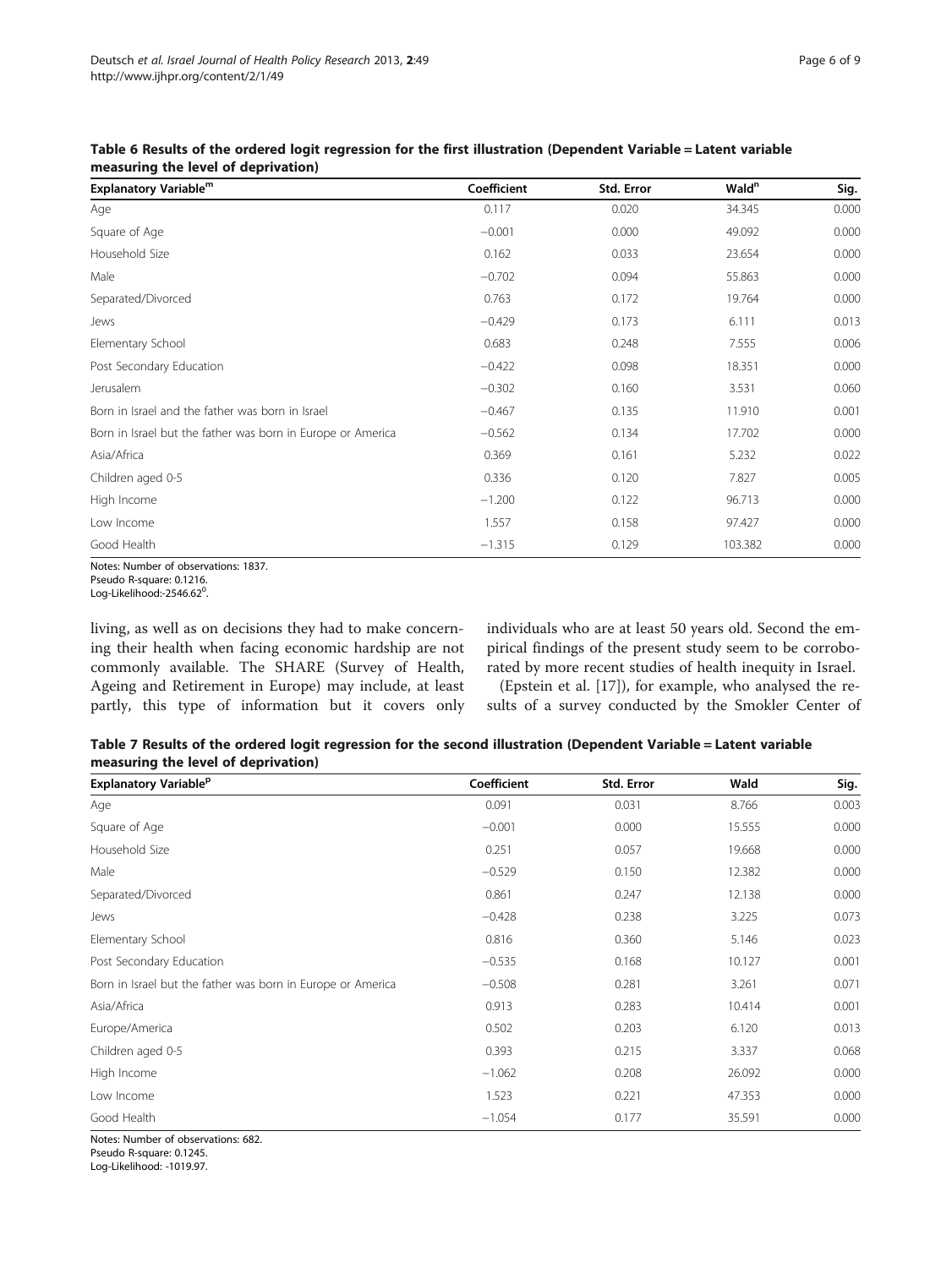| <b>Explanatory Variable<sup>q</sup></b>                     | Coefficient | Std. Error | Wald   | Sig.  |
|-------------------------------------------------------------|-------------|------------|--------|-------|
| Age                                                         | 0.092       | 0.039      | 5.475  | 0.019 |
| Square of Age                                               | $-0.001$    | 0.000      | 7.731  | 0.005 |
| Household Size                                              | 0.134       | 0.072      | 3.418  | 0.065 |
| Male                                                        | $-0.567$    | 0.212      | 7.170  | 0.007 |
| Jews                                                        | $-0.586$    | 0.285      | 4.230  | 0.040 |
| Elementary School                                           | 0.920       | 0.512      | 3.228  | 0.072 |
| Jerusalem                                                   | $-0.909$    | 0.356      | 6.498  | 0.011 |
| Born in Israel but the father was born in Europe or America | $-1.199$    | 0.508      | 5.573  | 0.018 |
| Asia/Africa                                                 | 1.092       | 0.415      | 6.904  | 0.009 |
| Children aged 0-5                                           | 0.520       | 0.288      | 3.254  | 0.071 |
| High Income                                                 | $-1.521$    | 0.454      | 11.224 | 0.001 |
| Low Income                                                  | 1.353       | 0.271      | 24.983 | 0.000 |
| Good Health                                                 | $-1.715$    | 0.288      | 35.350 | 0.000 |

<span id="page-6-0"></span>Table 8 Results of the ordered logit regression for the third illustration (Dependent Variable = Latent variable measuring the level of deprivation)

Notes: Number of observations: 328. Pseudo R-square: 0.1251.

Log-Likelihood: -544.84.

Health Policy Research, observed that the respondents to this survey had "identified a set of related population characteristics as major influences on overall health status and the development of health inequality. Those cited as being most influential were education, income, area of residence, ethnic origin, religion and degree of religious observance…". The respondents indicated also "that unemployment and poor health can constitute a self-perpetuating cycle. When unemployment is at very high levels, people are reluctant to spend time going to a physician or taking sick leave. With incomes reduced, the unemployed are also more affected by co-payments for physician visits and medications. Reluctance to visit a physician can also be compounded by a lack of reasonablypriced transportation, which can cause an individual to forgo ambulatory or hospital treatment for himself or his child. Parents (especially mothers) face the additional financial burden of obtaining child care when they themselves require medical care".

Quite similar conclusions were drawn on the basis of surveys conducted by the Israeli Medical Association (see, Degani and Degani [\[18,19](#page-8-0)]). According to the survey conducted in 2009, the proportion of individuals who are forced to give up prescription drugs is higher among individuals with a low socio-economic level than among those coming from higher socio-economic strata. This survey shows that in 2008 the proportion of individuals forced to give up prescription drugs because of their high price was 17% among those with a low socioeconomic background, 12% among those belonging to the middle class and 10% among individuals having a high socioeconomic level. Similar results were obtained on the basis of the survey conducted in April 2008 by

the Israeli Medical Association since it showed that the proportion of those giving up prescription drugs was higher in peripheral areas than in the center of the country (which is on average richer than the periphery).

Another survey conducted by the Brookdale Institute (see, Brammli-Greenberg et al., [[20\]](#page-8-0)) confirmed that the proportion of individuals forgoing prescription drugs in 2007 was particularly high among low-income groups (19%). Half of those forgoing prescription drugs even indicated that they did so for a chronic illness. This survey also found that 12% of the respondents had gone without medical treatment or medication or both. Among individuals with a low-income, the proportion rose to 20%. These findings confirm thus the results presented previously which showed that giving up medical treatment is a sign of high degree of poverty.

### Conclusion

The goal of this paper was to assess (using an algorithm previously applied to detect the order of acquisition of durable goods) whether individuals facing the threat of poverty were curtailing their consumption of various goods and services in a given order and, whether among the expenditures that were cut back or even suppressed, there were health expenditures. Using the 2003 Israel Social Survey we found that dental work was among the first expenditures to be curtailed. Using an ordered logit regression we then estimated for each individual a latent variable measuring his/her degree of deprivation. We observed that, other things constant, the level of deprivation increased with the size of the household but first increased and then decreased with the age of the individual. We also found that this level of deprivation was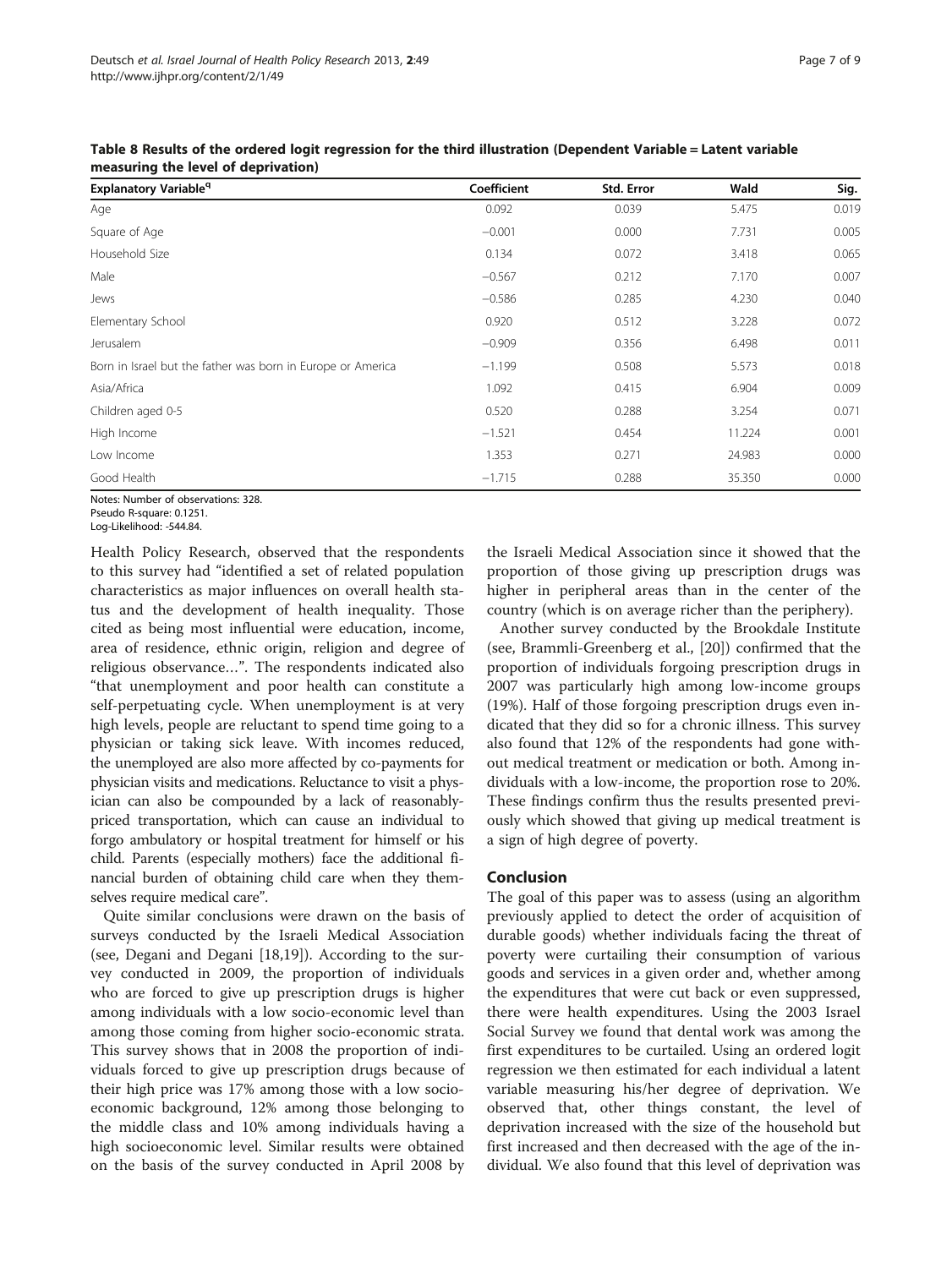higher when the individual had children under the age of five, had a low educational level, a low income and when he/she was separated or divorced. Deprivation was also found to be lower among individuals with a good health. It thus appears that the cutback in health expenditures is an important signal of the impoverishment process. Such a conclusion should have important policy implications if one accepts the principle according to which the right to a decent health should be one of the basic human rights of individuals.

**Endnotes**<br><sup>a</sup> We thank a referee for drawing our attention to this important point.

 $<sup>b</sup>$  This section is based on (Deutsch and Silber [[21](#page-8-0)]).</sup>

<sup>c</sup> Here again we are extremely thankful to a referee who drew our attention to these issues. The two last paragraphs are largely based on his/her remarks.

<sup>d</sup> Once more we acknowledge here the very insightful remarks of a referee on which the last paragraph is largely based.<br><sup>e</sup> We could have also used an ordered probit model.

<sup>f</sup> Note that in this illustration there were 306 missing values among the explanatory variables.

<sup>g</sup> Here there were 153 missing values among the explanatory variables.

h There were 115 missing values among the explanatory variables.<br><sup>i</sup> The regression was estimated for each illustration

mentioned previously.

 $\mu$  The age of the individual is actually the average age in each range of ages.

<sup>k</sup> For the result of the non-monotonic effect of the age, see, Deutsch and Silber, [\[12](#page-8-0)].

<sup>1</sup> We should stress here that by controlling for social and demographic factors in the regression analysis, these factors should be considered as capturing the likelihood of experiencing a higher order of deprivation, and not a particular order of deprivation. It certainly would be also very interesting to examine which of the demographic factors predicts a particular sequence of curtailment. We leave such an analysis for future work. We thank a ref-

eree for making such a suggestion.<br><sup>m</sup> For schooling there are two dummy variables-one for elementary school and another for post secondary education. The excluded categories refer to intermediate education. For the place of birth there are three dummy variables-one for those born in Israel with a father born also in Israel, one for those born in Israel with a father born in Europe or America and another for those born in Asia or Africa. For income there are two dummy variables-one for high incomes, consisting of the two highest income categories (namely, incomes over 15,000 NIS) and another for low incomes, consisting of the two lowest categories (namely, incomes up to 3000 NIS). The excluded categories refer to incomes over 3000 NIS

and up to 15,000 NIS.<br><sup>n</sup> This is the Wald chi-square test that tests the null hypothesis that the coefficient (parameter) equals 0. This hypothesis is rejected when the p-value (listed in the column called "Sig.") is smaller than the critical p-value of

0.05 (or 0.01).<br> $\degree$  The log likelihood reflects how likely it is (the odds) that the observed values of the dependent may be predicted from the observed values of the independent variables.<br><sup>p</sup> For schooling there are two dummy variables-one for

elementary school and another for post secondary education. The excluded categories refer to intermediate education. For the place of birth there are three dummy variables-one for those born in Israel with a father born in Europe or America, one for those born in Asia or Africa and another for those born in Europe or America. For income there are two dummy variables-one for high incomes, consisting of the two highest income categories (namely, incomes over 15,000 NIS) and another for low incomes, consisting of the two lowest categories (namely, incomes up to 3000 NIS). The excluded categories refer to incomes over 3000 NIS and up to 15,000 NIS.<br> $\frac{q}{r}$  For schooling there is one dummy variable which is

equal to 1 for elementary school. The excluded categories refer to intermediate and post secondary education. For the place of birth there are two dummy variablesone for those born in Israel with a father born in Europe or America and another for those born in Asia or Africa. For income there are two dummy variables-one for high incomes, consisting of the two highest income categories (namely, incomes over 15,000 NIS) and another for low incomes, consisting of the two lowest categories (namely, incomes up to 3000 NIS). The excluded categories refer to incomes over 3000 NIS and up to 15,000 NIS.

#### Competing interests

The authors declare they have no competing interests.

#### Authors' contributions

The authors jointly prepared the final version of this paper. JD was mainly in charge of devising the algorithm allowing discovering the most common order of curtailment of expenditures. AL focused her attention on the econometric analysis and wrote the first draft of the paper. JS was in charge of preparing the final version of the paper, focusing his attention in particular on the introduction and the conclusion. All authors read and approved the final manuscript.

#### Authors' information

Joseph Deutsch is currently the chair of the Department of Economics at Bar-Ilan University. He holds a Ph.D. from Bar-Ilan University and has published numerous papers in the field of poverty and inequality measurement. Adi Lazar obtained her Ph.D. at Bar-Ilan University in 2012 and is a CPA. She teaches at Bar-Ilan University and published recently with Jacques Silber an article in Health Economics.

Jacques Silber is Professor Emeritus at Bar-Ilan University. He was (2011-2013) the President of the Society for the Study of Economic Inequality ECINEQ) and was the Founder and First Editor-in-Chief of the Journal of Economic Inequality.